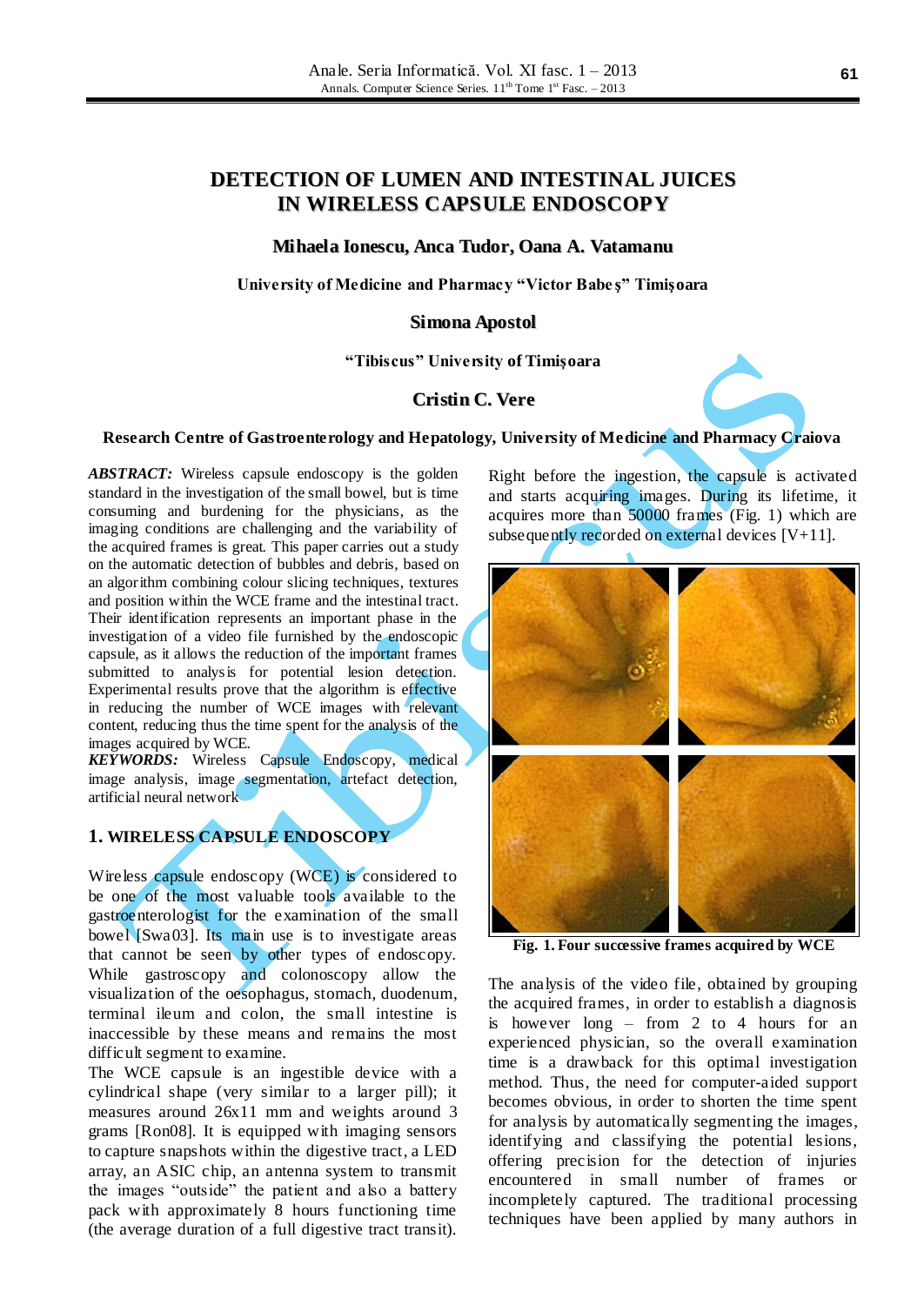order to accomplish this difficult task [Kar09, MFJ08, LM08, O+07], but the variability of the lesions and aspects is too great to be covered by one single technique. Thus, the whole process must be divided in phases that would lead the physician more and more close to the expected result. The general approach should cover the analysis of all acquired frames and, for each one, determine if it is a usable frame (determine whether it offers relevant information or not), eliminate potential misleading artefacts – lumen, bubbles, debris (Fig. 2), determine and extract the features of that specific frame, employ an artificial intelligence system to check if the extracted features correspond to a specific lesion and then classify it.



**Fig. 2. Artefacts present in WCE images: lumen (a, d, e), bubbles (c, d, f), debris (b, e, f)**

The most important time reduction is obtained by eliminating the non-informative frames – meaning those that present no relevant content for the physician (no lesion present). This paper comprises a study of the informative frames that contain misleading artefacts in the lesion analysis process: bubbles and intestinal juices (debris). A combination of texture and colour features, grouped with the position inside the frame is employed in order to detect artefacts and differentiate them from potentia l lesions. Thus, another filter is applied for informative frames, reducing the number of WCE images that potentially contain lesions and require a more thorough analysis. The results of this analysis represent new data for future research that would lead to the detection and classification of lesions. The use of automatic analysis would considerably reduce the overall investigation time of WCE, confirming its status of optimal examination method, being confortable for the patient (who can even perform basic tasks during the examination period), painless, non-invasive and with rare complications.

### **2. NON LESIONAL ARTEFACTS**

Sometimes, the physical characteristics of the small

intestine and different artefacts may be mistakenly considered as lesions (mostly polyps, due to bubbles' round shape) or abnormalities of the mucosa. Bubbles and debris are often present in WCE images, influencing the identification of potential lesions, since they do not behold relevant information, but they do impact the global features of an image. The intestinal mucosa is characterized by rather constant intensity, colour and texture, while areas presenting different artefacts exhibit sharp changes of contrast, due to strong edges, shadows, light reflection for bubbles, and specific colour and texture for debris. Due to their strong characteristics, a potential transformation of the frame to the grey scale domain may be performed prior to the processing activities, without risking losing valuable colour information. The identification of bubbles and debris in WCE images leads to a set of frames free of artefacts and is useful in order to eliminate potential items that may infer with automatic software detection and may sometimes generate confusion.

# **3. CHARACTERISTIC FEATURES**

Two major factors in a correct automatic identification of bubbles and debris are their texture and their position within the digestive tract, as the normal aspect of the mucosa in several segments (oesophagus, stomach, small intestine or colon) may differ and may influence the final result. Within the same frame, it is possible to identify several textures, sometimes very similar, that may differentiate specific artefacts or lesions.

The term texture refers to properties belonging to the external surfaces of the objects and to the sensations induced by touch, being sometimes used to describe non-tactile sensations. Also, the textures may represent sub-dimensioned models, where the individual elements are placed one next to the other, in order to generate undistinguishable models. Textures are usually analysed and described based on linear and non-linear patterns. From a statistical point of view, texture is represented by the distribution of pixel values in space. Texture analysis may be performed using a series of methods like local binary patterns, co-occurrence matrices, histograms or autocorrelation. From a structural point of view, texture is defined by sets of elements or primitives (that may be regions with uniform features, line segments or even simple individual pixels), in association with their correspondent spatia l arrangements.

The analysis must then be oriented in the extraction of the texture primitives, and the subsequent generalisation or modelling of the spatia l arrangement constraints. The use of mathematic modelling of the relationships created between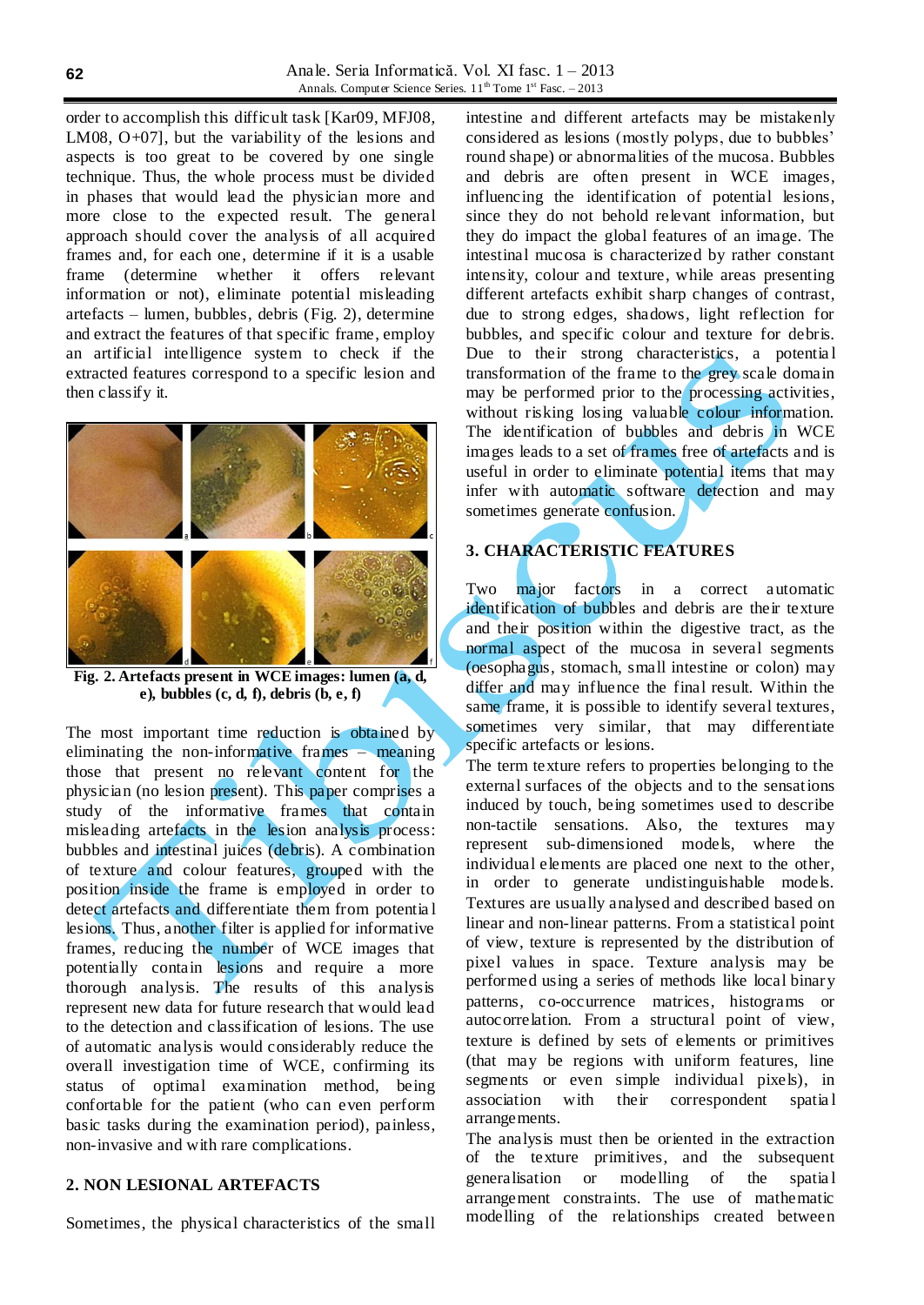texture primitives is employed for the definition of these constrains (random field models, fractal models, epitome model, autoregressive model, etc.) [Ers11]. With filter based techniques, textures are obtained as results of the computation of filter responses' energy, by applying filter banks on images. Associated texture analysis methods use either the frequency domain or the spatial domain, or a combination of both. For this study, the textures of WCE images were determined using a bank of Gabor filters.



**Fig. 3. a) WCE image where the lumen is present; b) Lumen contour detection; c) WCE image where the lumen has been removed; d) Texture enhancement superimposed over the WCE image without lumen**

The colour characteristics of the key point elements from this paper – lumen, bubbles and debris – are also relevant for our analysis, compared with the previous features. The colour palette of the key elements is oriented towards the limits – dark shades for the lumen (Fig. 3a) and bright shades for the bubbles contour (Fig. 4a). Intestinal juices also have specific colours, touching a series of light green shades (Fig. 5a).

Based on the colour slicing technique, potential artefacts are separated from the surrounding tissue in a WCE image by emphasizing their specific range of colours.

Thus, the colour space of the image is divided into two non-overlapping areas, defining both corresponding ranges of colours [GW12]. The studied areas corresponding to each of the artefacts are considered as regions of interest shaped as spheres, for the ease of computation, within the colour space of each WCE frame. The most frequent shade of each artefact is considered the centre of the sphere, while the least frequent shade must be situated on the surface of the sphere, representing thus the radius that

will be expressed as an Euclidian distance between two different points inside the colour space.

For each artefact, we identified during our study the associated colour range; subsequently, we have removed all colours included in this colour range from the WCE images in our study.



**Fig. 4. a) WCE image where bubbles are present; b) Bubbles contour detection; c) WCE image where the bubbles contour is emphasized; d) Texture enhancement superimposed over the original WCE image**

For an easy visual interpretation, the removed colours were replaced with black (indicating a lack of information in that specific area, thus no pixels to be further analysed).



**Fig. 5. a) WCE image where debris are present; b) Debris contour detection; c) WCE image where the debris have been removed; d) Texture enhancement superimposed over the original WCE image**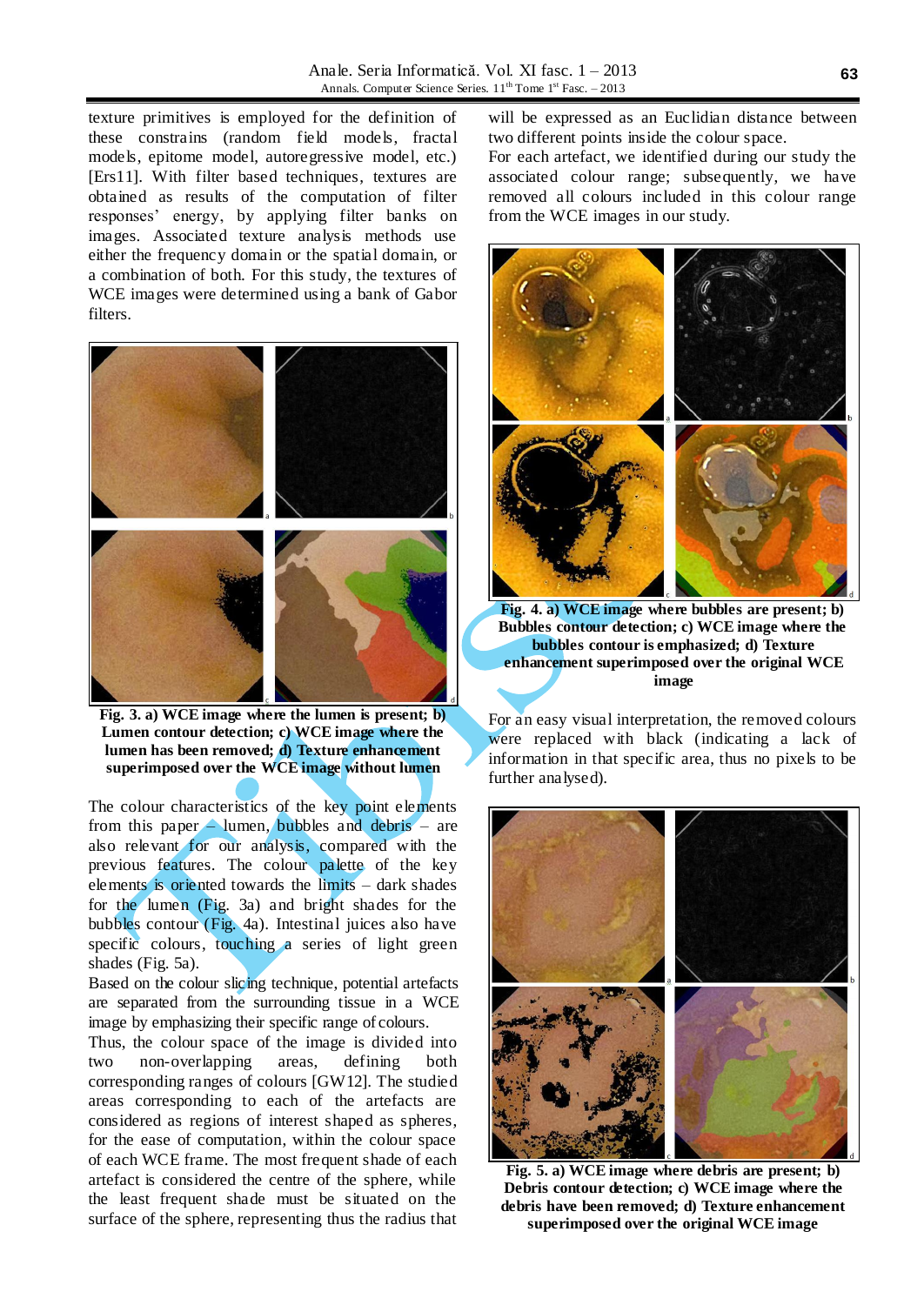Another feature with high importance for bubbles detection, but less use for others, is the shape. This characteristic is extensively used in image segmentation, but in WCE frames is irrelevant for most artefacts, except bubbles which are known for their round, bright and thick contour (Fig. 4b). Shape is determined in terms of edges of an image, being part of the segmentation process of a frame.

#### **4. ANALYSIS AND CLASSIFICATION**

The general approach groups the previously mentioned features, creating a combination of texture, contour and colour, based on weights. Next to edge detection, both texture and colour represent powerful cues for the segmentation process, being robust when the variation of brightness is significant [HG06, SL07]. For all frames in the analysed sequences, all features were extracted, yielding good or bad results, in accordance with the image characteristics. For a better visual analysis, the image defining the existing textures was superimposed over the original image before or after the removal of the potential artefact, to emphasize the results of the segmentation process based on textures.

The set of different features extracted for each frame represents in principle the input data for a feed forward back propagation multi-layer neural network (NN) which was trained to classify frames with and without artefacts, and then into three distinct classes, corresponding to each type of artefact. The NN consisted of an input layer, one hidden layer for data processing and a variable output layer which performed the classifications.

A key point in feature selection process is the fact that different lesions have different representative characteristics, thus several vector features must be composed and used for analysis. For example, intestinal juices are mostly represented by colour (and less by texture and / or shape – Fig. 5a, b, c, d), while bubbles are basically determined by their round shape (and less by texture – that may be very similar with the one of the surrounding intestinal mucosa). Thus, each feature must be fed into the neural network not with its effective value, but as a class of values, according to a set of thresholds that were experimentally determined.

#### **5. RESULTS**

Our study was performed on more than 10000 frames, grouped in 11 sequences. These sequences are part of 10 video files obtained after the investigation with the Olympus EndoCapsule EC ® of 10 pacients hospitalized in the 1st Medical Clinic from the Emergency Clinical County Hospital Craiova. This paper uses the most relevant frames to demonstrate the processing techniques applied.

Lumen detection had the best results based on its colour feature (Fig. 5c), as its range of colour is relatively constant, containing dark brown / black shades. The colour change relative to the normal colour of the intestinal mucosa is progressive, thus the edge detection process was irrelevant in most cases (Fig. 5b). The texture also led to the correct identification of the lumen in the WCE image (Fig. 5d).

Intestinal juices have a similar behaviour, being best identified according to their colour feature, since their range of shades is well separated from the palette of the normal intestinal mucosa, lumen or other artefacts. Edge detection and texture are not so representatives, having low weights in the artefact's detection.

Bubbles are mostly represented by their contour, best result being obtained in edge detection. Moreover, the thick contour led to a double edge detection, which is a unique feature and ensures that, in our sequences, bubbles are not mistaken with polyps. On the other hand, the interior of the bubbles is transparent, thus it displays a washout aspect of the normal mucosa. Since the bubbles are not constant in colour, this feature has a low weight in their automatic identification. Texture extraction has similar behaviour, being useful only for the interior of the bubble. Thus, a correct identification is based on a proper combination between the contour and the interior of the bubble.

Based on the artefacts' features analysis and their transformation of classes, the NN fed with these parameters showed good identification capabilities, similar to the human interpretation. Overall, the artificial neural network correctly identified 92.4% general artefacts (lumen – 87.3%; bubbles – 95.4%; debris –  $93.6\%$ ). The NN had  $93.85\%$  training accuracy and 88.15% testing accuracy.

### **6. CONCLUSIONS**

A correct identification of artefacts in WCE frames is of outmost importance for the reduction of the time spent on the analysis of the acquired images and, in the same time, for minimizing the risk of false positive findings in the diagnosis process (artefacts mistakenly considered as lesions).

The selection of features and the transformation of their effective values into classes turned out to be optimum, leading to a good accuracy of the automatic identification of artefacts.

The perceptron feed-forward multi-layered ANN with back-propagation algorithms is a useful representation of a computed-aided diagnosis system for medical diagnosis. Its use can bring significant